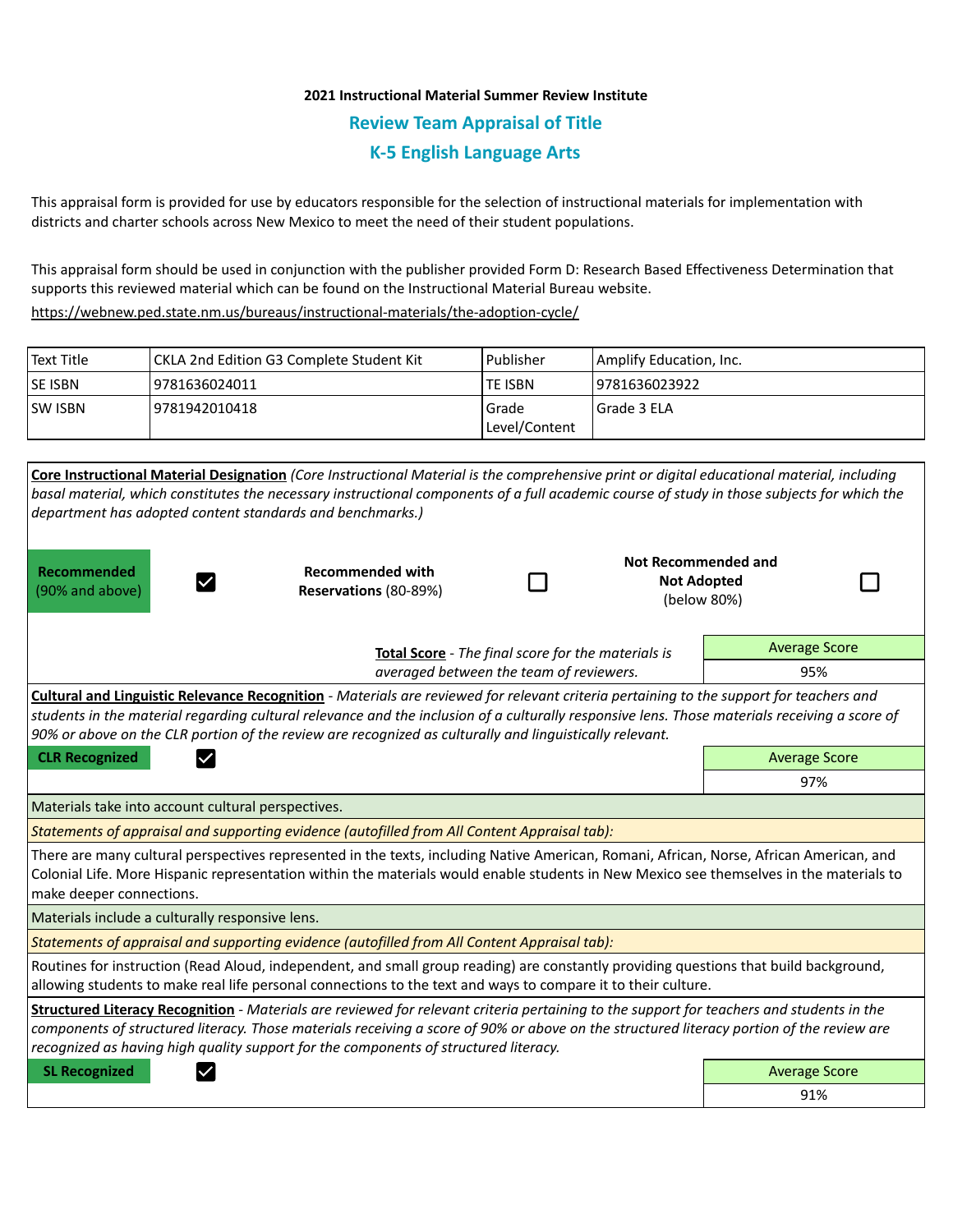Materials are informed by and based on the Science of Reading; reflect evidence-based teaching principles; and reflect evidence-based elements of structured literacy.

*Statements of appraisal and supporting evidence (autofilled from Structured Literacy/ELA Content Appraisal tab):* 

Materials are paced and structured so that foundational skills and concepts are reviewed and introduced first and mastered before more complex skills are introduced. Teacher instruction is explicit and uses an I do, We do, You do routine during introduction to content, guided independent reading routines, and close reads. Phonics, Vocabulary, Reading, and Comprehension are routine in every lesson, but Phonemic awareness is missing. Every lesson is attached to print so students do not get the opportunity to only work with sound.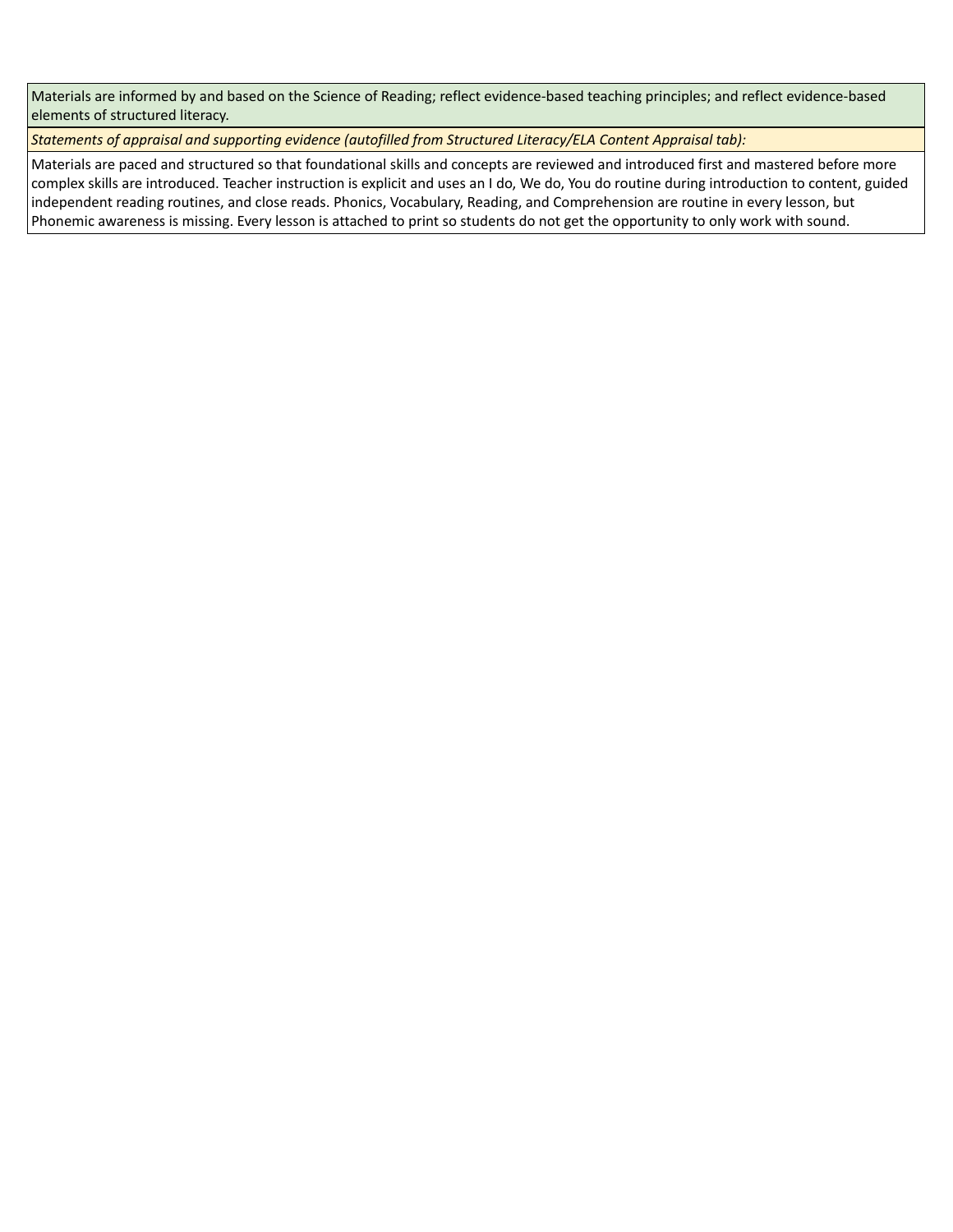**Standards Review** *- Materials are reviewed for alignment with the state adopted content standards, benchmarks and performance standards.*

Average Score

94%

Materials align with grade level ELA standards overall.

*Statements of appraisal and supporting evidence:* 

Materials align to grade level standards and interests. The standards are listed in the scope and sequence as well as the primary focus at the beginning of each lesson. The scope and sequence is helpful to see what topics are in each unit, but there isn't a document that the teacher can utilize to easily look to see where standards are specifically located and addressed vertically in the units and materials. Standards in the scope and sequence document provided are sometimes different when you look at the actual lessons.

Materials align to reading standards.

*Statements of appraisal and supporting evidence:* 

All reading standards, informational and literary, are addressed and aligned throughout the program with a variety of genres and text complexities available in print and digital format in English and Spanish. Reading routines are set up for read aloud, independent reading, and group reading instruction and focus on close reading strategies, evidence based learning, and response to text using scaffolded and differentiated learning opportunities within teaching routines.

Materials align to writing standards.

*Statements of appraisal and supporting evidence:* 

All writing standards are addressed, aligned, and embedded within the reading instruction. Writing lessons are scaffolded with graphic organizers, oral discussions, sentence stems, and checklists, and include rubrics to enhance instruction for all.

Materials align to speaking and listening standards.

*Statements of appraisal and supporting evidence:* 

The materials are strong in supporting speaking and listening standards. They offer a wide range of activities to guide students through their learning. Rubrics are provided to help them create and deliver readers theatres, presentations, and experiments that support the texts. Collaborative learning is encouraged.

Materials align to language standards.

*Statements of appraisal and supporting evidence:* 

Online and print materials offer resources and lessons to address language standards. Language standards are usually addressed in the language routine in every lesson for 15 minutes. They are also embedded in the speaking and listening activities, vocabulary, and with spelling and writing lessons. There is also an online app that addresses word mastery in 3 ways:

-Introduction Activities help students learn a word's definition and apply it in a particular context.

-Exploration Activities help students learn other possible meanings of the word, understand a word's relationship to context, and use the word without scaffolding.

-Immersion Activities equip kids with a nuanced understanding of vocabulary.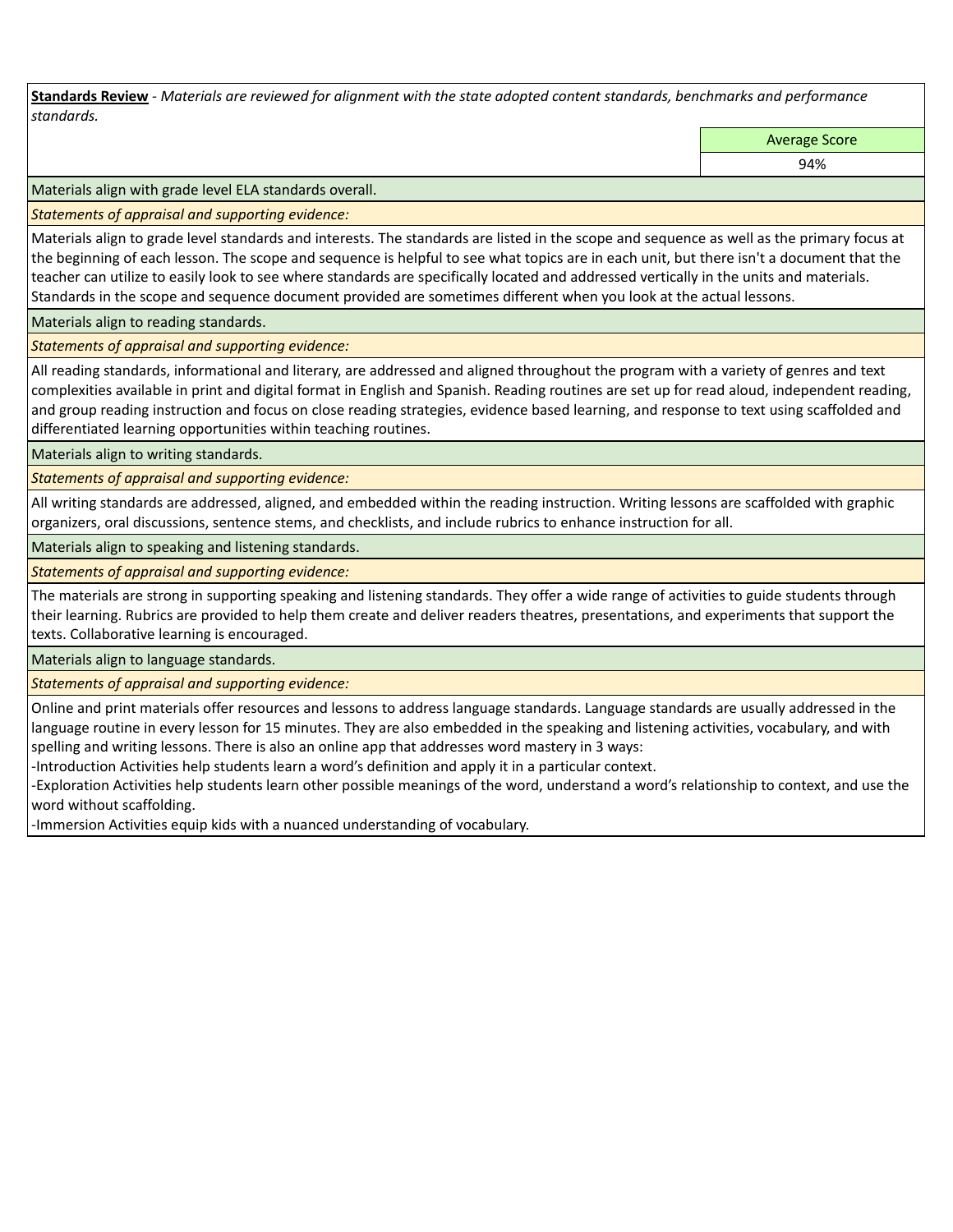**Structured Literacy Review** *- Materials are reviewed for relevant criteria pertaining to the support for teachers and students in the components of structured literacy.*

Average Score

91%

Materials are informed by and based on the Science of Reading; reflect evidence-based teaching principles; and reflect evidence-based elements of structured literacy.

*Statements of appraisal and supporting evidence:*

Materials are paced and structured so that foundational skills and concepts are reviewed and introduced first and mastered before more complex skills are introduced. Teacher instruction is explicit and uses an I do, We do, You do routine during introduction to content, guided independent reading routines, and close reads. Phonics, Vocabulary, Reading, and Comprehension are routine in every lesson, but Phonemic awareness is missing. Every lesson is attached to print so students do not get the opportunity to only work with sound.

**ELA Content Review** *- Materials are reviewed for relevant criteria pertaining to the support for teachers and students in the specific content area reviewed.*

Average Score

99%

Materials provide sequential, cumulative instruction and practice opportunities for a full range of foundational skills.

*Statements of appraisal and supporting evidence:* 

Units and lessons follow the same routine that includes Speaking and Listening, Reading, Language, and Writing. Unit 1 also includes foundational skills lessons to review concepts students learned in prior grade levels. Review includes short and long vowels, syllable -le, spelling with hard and soft c and g, spelling alternatives, and R-controlled vowels. After Unit 1's foundational skills review is complete, then more complex concepts are introduced. The six syllables are apparent in spelling, but there aren't specific word analysis strategies addressing them when reading. Affixes are addressed in multiple lessons with routines and practice to apply them to word recognition and meaning. In the intervention tool kit, there are more remedial lessons for students struggling to master foundational skills that cover phonemic awareness, letter-sound knowledge, simple and complex patterns, multisyllabic words, fluency and comprehension.

Materials provide a selection and range of high-quality texts worthy of students' time and attention, exhibiting exceptional craft and thought and/or providing useful information.

*Statements of appraisal and supporting evidence:* 

The materials provide a range of high quality and rigorous texts. Adequate guidance and resources are provided for the teacher to scaffold and support struggling learners. The Pause Points offer remediation opportunities for students who need them as well. There are a wide variety of genres included, such as informational texts, poems, plays, short stories, and novel excerpts delivered during read aloud, whole group reading, small group reading, and independent reading. Texts are available in print and digitally in the CKLA Hub.

Questions in the materials are high-quality text-dependent and text-specific questions. The overwhelming majority of these questions are text-specific and draw student attention to the particulars in the text.

*Statements of appraisal and supporting evidence:* 

Teachers are guided to ask types of questions that are inferential, literal, and evaluative. Students are always expected to give textspecific evidence to support their answers. Close Reads are modeled and carried out throughout the whole program and graphic organizers are provided.

Materials provide scaffolding and supports to enable students' learning of English language arts.

*Statements of appraisal and supporting evidence:* 

The Universal Access Guidance portion helps students master standards. Sidebar References and Pause Points throughout the lessons also allow for opportunities for additional support they need to explore concepts and present content in a different way for deeper understanding and build background knowledge. Graphic organizers, anchor charts, and activity pages help with scaffolding.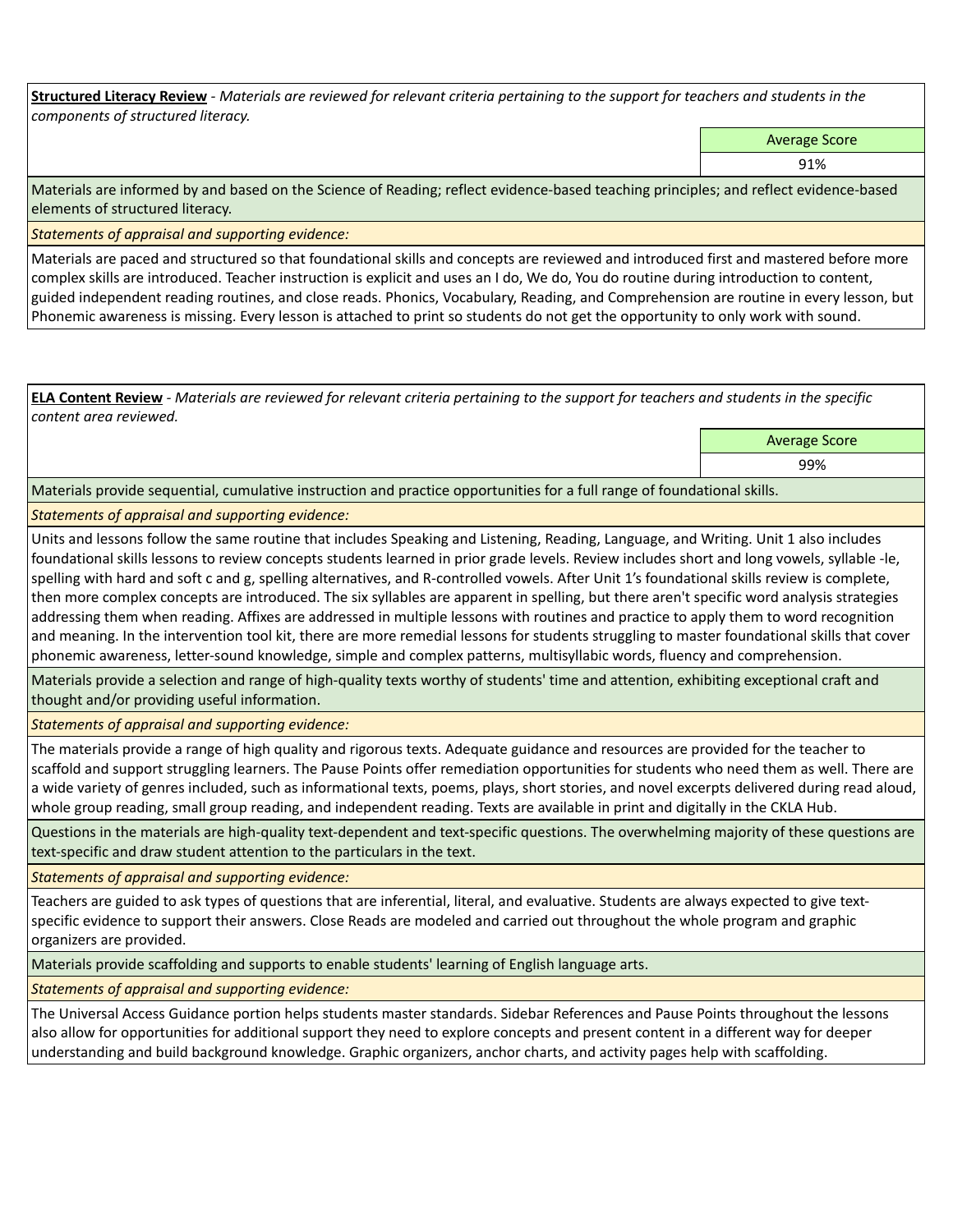**All Content Review** *- Materials are reviewed for relevant criteria pertaining to the support for teachers and students in the material regarding the progression of the standards, lesson structure, pacing, assessment, individual learners and cultural relevance.*

Average Score

98%

Materials are coherent and consistent with the standards that all students should study in order to be college and career ready.

*Statements of appraisal and supporting evidence:*

The materials are consistent with Third Grade standards. The texts are rigorous and challenging, enabling higher level questioning for depth of knowledge. Lessons give constant attention to the essential reading components and strategies. Vocabulary lessons are strong and have a consistent routine to promote vocabulary development.

Materials are well designed and take into account effective lesson structure and pacing.

*Statements of appraisal and supporting evidence:*

The lesson design has routines and procedures that are clear and easy to follow and stay consistent in every unit. At the beginning of every lesson they set the stage for learning by providing the focus of each lesson for the teacher and support they might need with that lesson along with clear objectives, materials to prepare ahead of time, and options to differentiate activities if needed.

Materials support teacher planning, learning, and understanding of the standards.

*Statements of appraisal and supporting evidence:*

The standards are integrated within each of the lessons. The lessons use the language of the standards with clearly defined objectives. The assessments are aligned with the activities, lessons, and standards. The teacher support materials also use the language of the standards which helps to keep instruction aligned.

Materials offer teachers resources and tools to collect ongoing data about student progress on the standards.

*Statements of appraisal and supporting evidence:*

The Otus - online assessment program - collects ongoing data about student progress on the standards. There is a weekly fluency routine and suggested remediation for use after assessments if needed.

The Intervention Toolkit is a comprehensive resource to help teachers provide tiered support using materials directly aligned to Amplify CKLA core instruction. In every lesson there are formative assessments listed.

Materials support effective use of technology to enhance student learning.

*Statements of appraisal and supporting evidence:*

Technology is used throughout to enhance student learning. There are Digital Image Cards available to project, web based videos, online student hub activities, virtual field trips and museums, and audio recordings. Readworks articles extend students' knowledge of content areas, deepening their understanding and helping them develop rich vocabulary and content knowledge.

Materials can be easily customized for individual learners.

*Statements of appraisal and supporting evidence:* 

Lessons support a structured literacy approach, which gives students a chance to experience the 4 language domains as well as multiple ways to practice. Formative assessment is embedded in every lesson, allowing teachers to monitor and adjust instruction and activities as needed on a daily basis. Lessons are scaffolded for all levels of reading, with the sidebar providing strategies for emerging, expanding, and bridging opportunities within each section of each lesson. Formative Assessments (end of unit, mid year, end of year, etc.) are not customizable for all learners. These types of assessments mimic standardized tests and advise teachers to encourage students as they take them independently without providing any assistance or scaffolding.

Materials give all students extensive opportunities and support to explore key concepts.

*Statements of appraisal and supporting evidence:*

The Advance Preparation portion in the teacher edition provides segment by segment guidance, links to resources, digital components, universal access guidance, and additional notes to help students master standards. Sidebar References and Pause Points throughout the lessons also allow for opportunities for additional support students need to explore concepts and present content in a different way for deeper understanding.

Materials take into account cultural perspectives.

*Statements of appraisal and supporting evidence:*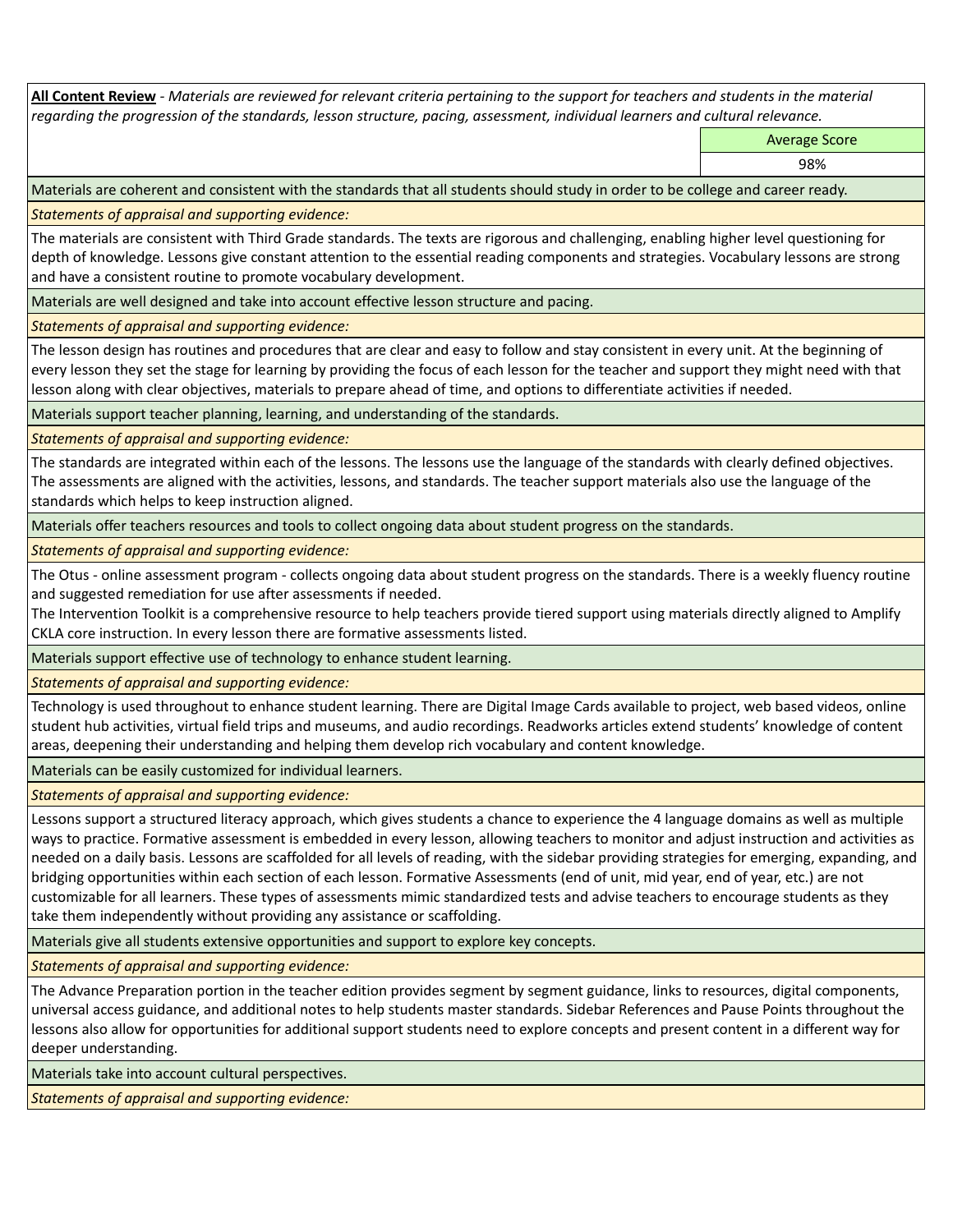There are many cultural perspectives represented in the texts, including Native American, Romani, African, Norse, African American, and Colonial Life. More Hispanic representation within the materials would enable students in New Mexico see themselves in the materials to make deeper connections.

Materials include a culturally responsive lens.

*Statements of appraisal and supporting evidence:*

Routines for instruction (Read Aloud, independent, and small group reading) are constantly providing questions that build background, allowing students to make real life personal connections to the text and ways to compare it to their culture.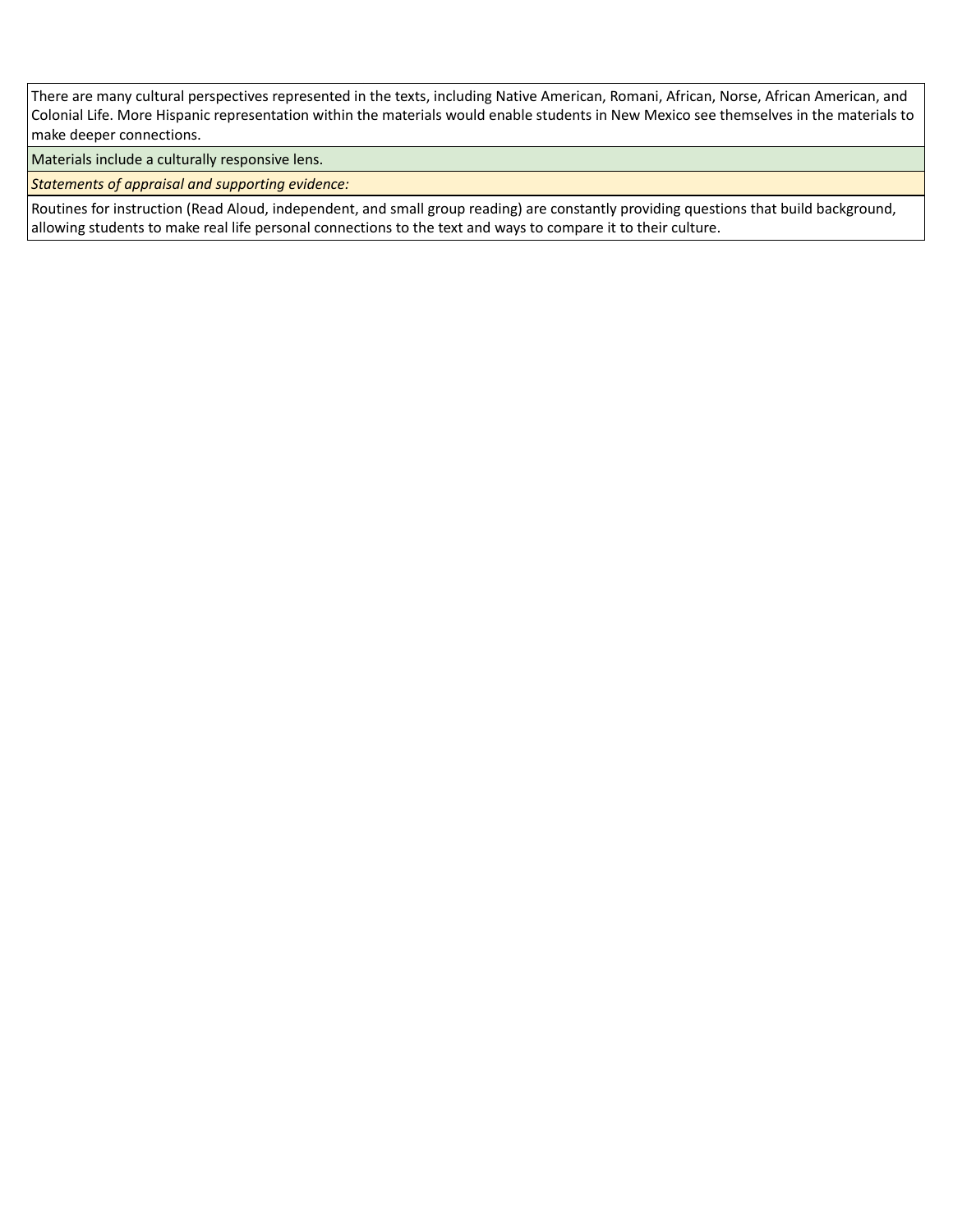**Reviewers' Professional Summation** *- These materials are reviewed by Level II and Level III educators from across New Mexico. The reviewers have brought their knowledge, experience and expertise into the review of these materials. They offer here their individual summary of the material as a whole.*

Reviewer #: 4

*Background and experience:*

Reviewer is a teacher with 18 years experience teaching K-5 and Leadership with Instructional Materials roles. Master's degree in Educational Leadership in Administration from NMSU.

## *Professional summary of material:*

The Amplify CKLA, 2nd edition, provides a comprehensive skills and standard based curriculum. There are eleven units that are organized around integrated units of instruction. Many units have literary or informational text, while others offer texts connected by a domain or genre. The texts are rigorous and challenging, enabling higher level questioning for depth of knowledge. Cultural perspectives are represented in the texts. Materials lack emphasis on Hispanic culture for New Mexican students to see themselves represented in the text. Routines for instruction (read alouds, independent, and small group reading) are constantly providing explicit directions and questions that build background allowing students to make real life personal connections to the text. The instruction is planned out in a systematic way to progress with a deeper understanding of the material presented. Lessons are scaffolded and the sidebar gives strategies for emerging, expanding, and bridging opportunities for each lesson. Instructional material lacks a core component for Phonological Awareness. The online components provide assessment opportunities as well as activities for students to engage in learning. The program has Spanish materials available.

Reviewer #: 5

*Background and experience:*

Reviewer is a Level II teacher with 10 years experience in grades 1-5, the last 7 years focusing on 4-5.

*Professional summary of material:*

The Amplify CKLA materials provide extensive and differentiated support for student learning and teacher planning. They contain diverse and well-crafted reading selections that are, for the most part, align with 3rd grade CCSS and NM State Standards. The reading materials facilitate student engagement as they serve as a springboard for all the reading, writing, speaking and listening tasks. Social Studies and Science content is also embedded within the reading tasks. One best student practice reflected in the materials is the routines set for read alouds, whole group, small group and independent reading. The teacher is always frontloading vocabulary, and guided questioning is always scaffolded and requires student responses to be based in textual evidence. These questions are always formulated using DOK levels and language. All student materials area available in print (readers and workbooks), digitally, and in audio version as well as in English and Spanish.

Phonics, language, and writing instruction is explicit and cumulative and always based on anchor text and topic of the unit. Along with explicit, direct instruction, there are always 3 options to differentiate materials and tasks so that all learners are either supported or challenged. Other online resources include a Vocab App that allows students to work on vocabulary acquisition through various games and activities. The idea is to expose students to strategies and words over and over until mastery is met. A weekly fluency packet is also available for download and students are to take a one page text per week to practice at home and come back with it on Fridays ready to read aloud. With this fluency routine, there does lack direct instruction for word attack strategies based on the 6 syllables and multisyllabic words.

Materials are grounded in a structured literacy format and core instruction has a routine for teaching Phonics, Vocabulary, Fluency, and Reading Comprehension, but lacks direct instruction and routines for Phonemic Awareness. Phonemic Awareness instruction is only provided in the online Intervention Toolkit; however, that is only for specific students who are already below grade level in reading. The materials address culturally and linguistically diverse students and families by providing weekly family letters in both English and Spanish that explain the objectives for the week, spelling words, and how to help students at home. Being in New Mexico, there are a couple units that cover Native American culture and history extensively; however, the materials do not provide enough Hispanic history and culture for this area.

| Reviewer#:                                                                     |  |  |  |  |
|--------------------------------------------------------------------------------|--|--|--|--|
| <b>Background and experience:</b>                                              |  |  |  |  |
| Reviewer is a veteran teacher of 23 years with experience teaching grades 2-6. |  |  |  |  |
| Professional summary of material:                                              |  |  |  |  |